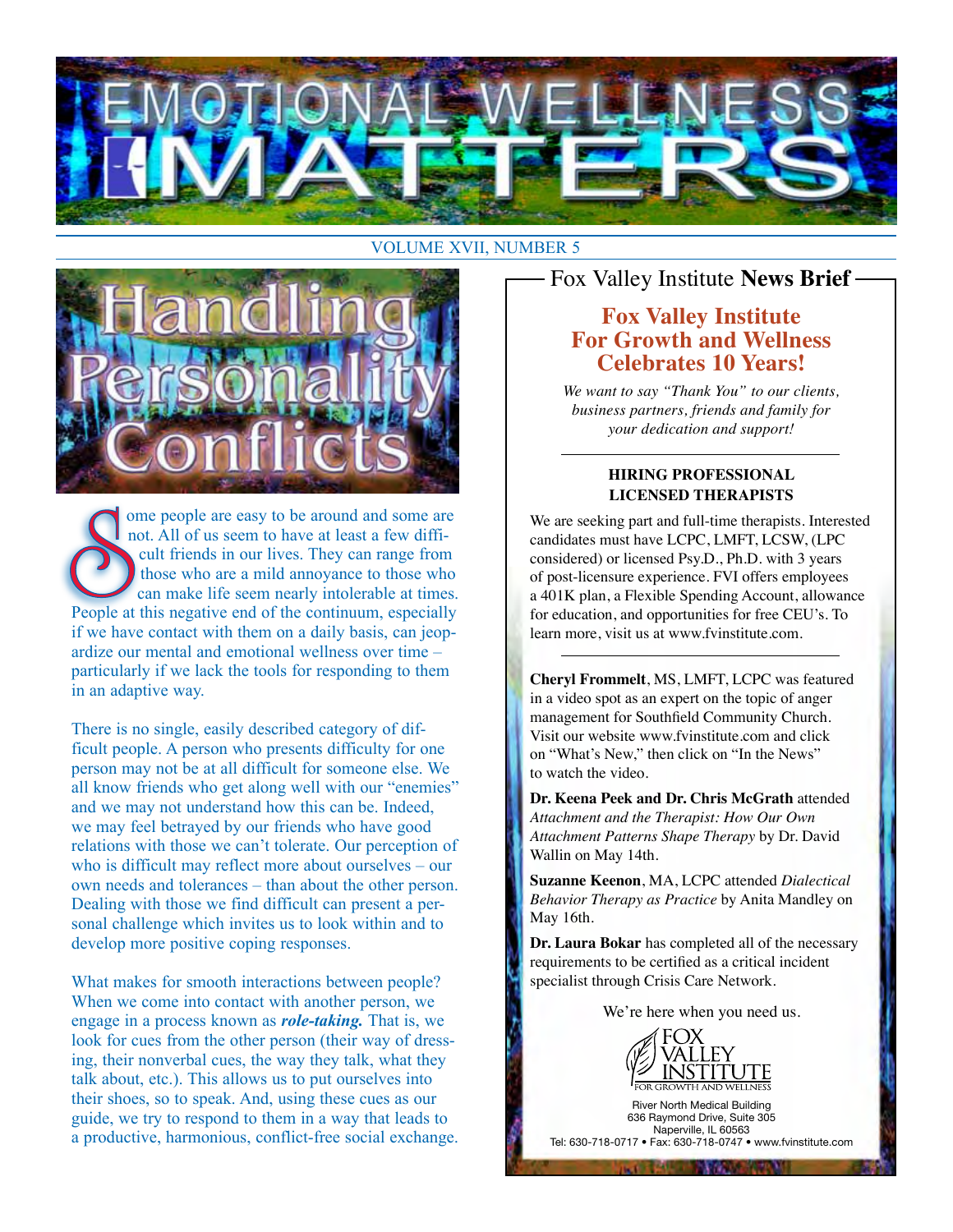Depending on the cues we perceive from the other person, we act just a little different around each person with whom we have contact – and this is adaptive. Our behaviors in the presence of our primary partner are different from our behaviors at work. Similarly, we wouldn't talk to strangers in the same way that we talk to our closest friends. (This brings up a question: "But aren't we then playing games around different people?" Not at all. The adaptive person can draw on a repertoire of different sorts of behaviors, depending on the circumstances, without compromising his or her authenticity. People who act the same in all situations may have trouble reading appropriate cues or may lack a varied set of behavioral responses. If conscious games and manipulations are being played, of course, then a serious problem exists in the interaction.)

Sometimes, however, the role-taking process breaks down – and this may be due to a number of reasons.

- $\bullet$  In the first place, the other person may give conflicting cues so that it is difficult to know just how to respond appropriately. For example, one would hardly know how to respond to a person who seems friendly and approachable, but who then proceeds to insult you.
- **Or, we may not be able to read cues accurately** from the other person. Does this person remind you of a childhood friend who caused you unbearable anguish years ago? If so, our responses toward this person may be colored by our own hurt feelings, and this may sabotage an adaptive interaction.
- $\bullet$  Similarly, sometimes there is simply an inexplicable conflict between personalities. Just as we use the notion of "chemistry" to explain why two people are attracted to each other, we can use the same idea to explain why some people are unable to tolerate each other. The "chemistry" is just not right.

# Who Are the Difficult People?

Despite the fact that defining a "difficult person" depends on our own tolerances and abilities to respond adaptively to them, there are some people who have personality characteristics that many people find disagreeable. Although the following list is by no means exhaustive, here are some examples:

 $\Diamond$  People who dominate conversations and never give anyone else a chance to talk – or people who seem to have no interest at all in what you have to say. Whenever you offer something about yourself to the conversation, they ignore you, interrupt you, and immediately turn it back to themselves.  $\Diamond$  People who constantly berate themselves – and

other people. Everything they say about themselves, and others, carries a negative message.

- $\diamond$ Skeptics who don't seem to believe a word you say. They question everything in a cynical way.
- Addicts who seem intent on destroying themselves. They may abuse alcohol, drugs, food – or their relationships. Substance abusers tend to swing arbitrarily between liking you and disliking you. They often lack the consistency that is necessary to sustain a relationship.
- $\Diamond$  People who can't make a decision and when there is any sort of conflict, they hide out until they feel it's safe to re-emerge. This behavior makes it difficult to work out the normal conflicts inherent in many relationships.
- $\diamond$  Gossips who seem more interested in everybody else's business rather than their own. Some gossips seem to take pleasure in fomenting trouble for other people. It is difficult to reveal anything about yourself if you feel that it may be taken out of context and spread to others. This leads to guarded and superficial relationships.
- $\Diamond$  People who manipulate you into doing what they want. They seem to thrive on control, and you sense that your opinions or feelings don't count.
- $\Diamond$  People who lack consistency in their lives. We don't know if their mood from day to day is going to be positive or negative – so it takes a lot of work to read their cues and to keep things on an even keel.
- $\Diamond$  Dependent people who seem unable to do things for themselves. They constantly ask for your help (when the best help may be to allow them to contend with their own life challenges).
- Angry people who seem ready to explode at any moment. Their "jokes" may carry an aggressive message and their passive-aggression may lead to a lack of trust.
- $\Diamond$  People who feel terribly uncomfortable around others. When they talk, you have the feeling that their words have been rehearsed so that spontaneous interaction becomes impossible.
- $\Diamond$  People who lie all the time. You can see the inconsistencies in their lies and everything on their part seems like a massive and desperate coverup.
- $\blacklozenge$  Flatterers who lavish you with praise, but you never have the feeling that they truly care about you in a meaningful way.
- $\Diamond$  The expert on everything. Rather than talking, they lecture – and they leave others with the feeling that their knowledge is insignificant. They seem to be in a constant state of competition.

**This newsletter is intended to offer general information only and recognizes that individual issues may differ from these broad guidelines. Personal issues should be addressed within a therapeutic context with a professional familiar with the details of the problems. ©2010 Simmonds Publications: 5580 La Jolla Blvd., #306, La Jolla, CA 92037 Website ~ www.emotionalwellness.com**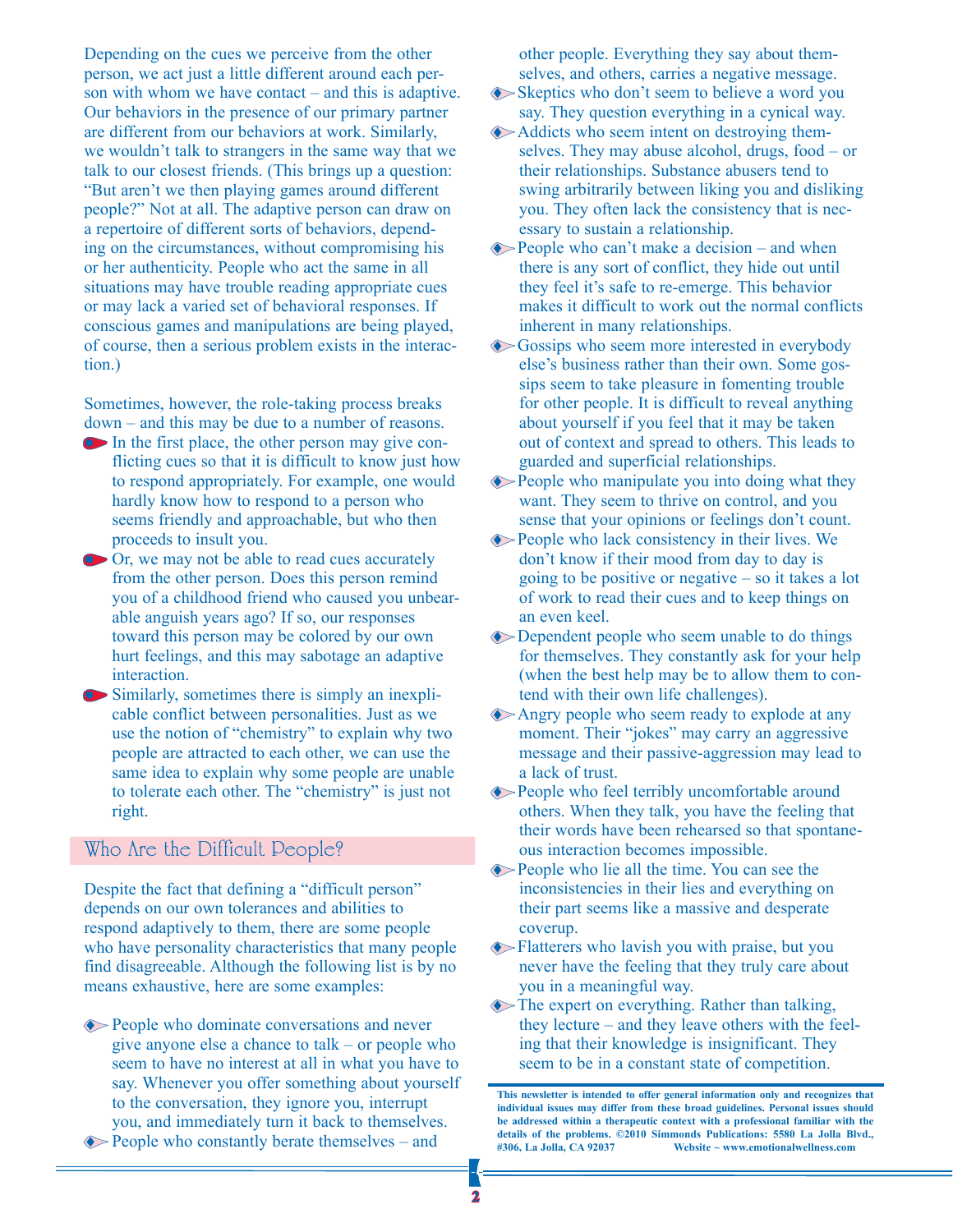### Methods for Dealing With Difficult People

Learning to handle ourselves effectively with difficult people is one of life's expected challenges. Few of us are immune from interactions with people who have the capacity to make our lives miserable. It is not our place to try to change other people (it is difficult enough to make changes in our own lives!). If and when other people decide to come to terms with their problems, they will. The basic clue is to look within ourselves and to understand that *it is we who experience the difficulty.* As responsible people, we may feel the need to understand the source of this felt difficulty and take productive action to protect ourselves from its negative consequences. There are a number of techniques that can be used to reduce the unfavorable feelings these difficult people may have on us.

#### *Staying Centered*

In the presence of a troublesome person, we may feel uneasy or, if the circumstances are bad enough, even desperate. Although we may normally be healthy and gentle, interacting with a person who creates discomfort can bring out behaviors in us that we hardly recognize and may bring us shame. It is important to never use violence to deal with frustrations generated by another. Furthermore, we should not internalize our anger to the degree that we engage in selfdestructive behavior. Believing that the other person "drove me to drink" is never acceptable and simply serves to empower their negative behavior.

When you are in the presence of a person who is driving you to desperation, try some "self-talk." Think about your own strengths and your own capacities to like and validate yourself. Stay focused within. Understand that it is the other person who has the problem – but remember that it is your responsibility to understand why you are unable to deal with this person. Take some deep and relaxing breaths, and focus on tolerating the discomfort. If you harbor obsessive negative thoughts, tell yourself, "Stop!" You can feel powerful within yourself by maintaining your integrity.

#### *Assertiveness*

Depending on the nature of the other person's behavior, there may be a time to take the assertive stance. Assertiveness is not an expression of anger, but rather an affirmation of your rights. Assertive responses usually carry a logical, rational tone that is not clouded with emotion – and they can be much more effective than angrily lashing out at the other person. In response to the dependent person's constant pleas for help, rather than being driven to frustration, you might say, "I would feel more comfortable having some equality in our friendship, so I am going to ask

you to call the restaurant yourself, just as I did the last several times we went out for dinner." When a person insults you, simply say, "I don't deserve an insult, and I am going to ask you not to say this type of thing to me again." People often appreciate this honest and constructive feedback – and they may appreciate you for having the courage to bring the issue up in a direct way.

#### *Confrontation*

Sometimes, on the other hand, an angry tone in our voice is the most effective way of responding to difficult behavior. If the person does not respond to assertiveness, an honest verbal expression of our deserved anger may be an effective tool for conveying our frustration clearly. Our anger, of course, should never be expressed in any way other than verbally – and never physically. It should be concise and to the point, addressing only the issue at hand (not a litany of past injustices). Some people can hear loud and clear messages only when emotions are involved. "I asked you before not to gossip about me, yet it has happened again. I am angry about this! I don't want this to ever happen again!"

#### *Respond to the Underlying Message*

Most people with behavioral difficulties have good intentions, and they may not know that their behavior causes you discomfort – or, if they are aware of this, how to resolve the problem. They keep responding to others with the same behavior and run into the same difficulties with people repeatedly. You might try "decoding" their behavior. In other words, try to understand their underlying needs. And rather than reacting to their surface words and actions, respond to these basic needs instead. For example, if a person is controlling or manipulative, understand that they probably feel very insecure within – so assure them in order to alleviate their insecurity ("Everything is all right – you can count on me"). If a person lies all the time, it is probably because of negative self-esteem and trust issues (tell them: "You have such good qualities that I genuinely like, and I want you to know that I will be here for you consistently and honestly"). Your responses will probably not solve their deeper issues, but at least they may set a positive tone for your future interactions.

#### *Terminating the Relationship*

If nothing else works, there may come a time for a relationship to end. This can be a difficult option if the other person is a family member or significant friend. It takes courage to end the poisonous nature of some of our relationships, and dealing with the loss will be part of the process. Sometimes this is what we need to do in order to preserve our own sense of integrity.